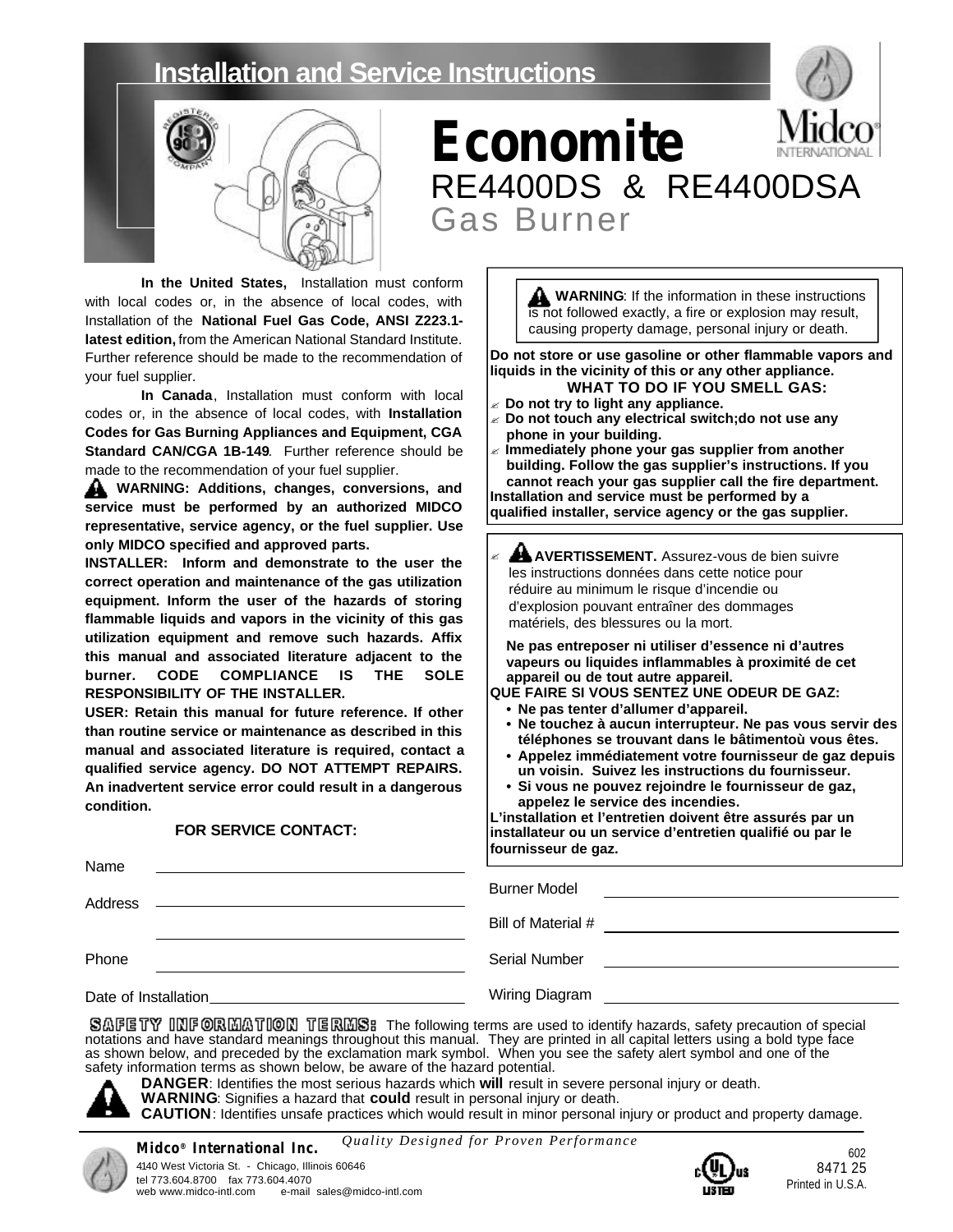| Specifications <sup>1</sup>                                                             | The <b>ECONOMITE Model RE 4400DS and RE4400DSA</b> burners with direct spark ignition<br>are adaptable to most gas utilization equipment, including furnaces and boilers. Power<br>burner design makes them perfectly suited for oil burner replacement, including rooftop and<br>industrial applications.                                                                                                                                                                                                                                                                                                                                                                                                                                                                                                                                                                                                                                                                                                                                                                                                                                                                                                                                                                                                                                                                                                                                                                                                                                                                                                                                                                               |
|-----------------------------------------------------------------------------------------|------------------------------------------------------------------------------------------------------------------------------------------------------------------------------------------------------------------------------------------------------------------------------------------------------------------------------------------------------------------------------------------------------------------------------------------------------------------------------------------------------------------------------------------------------------------------------------------------------------------------------------------------------------------------------------------------------------------------------------------------------------------------------------------------------------------------------------------------------------------------------------------------------------------------------------------------------------------------------------------------------------------------------------------------------------------------------------------------------------------------------------------------------------------------------------------------------------------------------------------------------------------------------------------------------------------------------------------------------------------------------------------------------------------------------------------------------------------------------------------------------------------------------------------------------------------------------------------------------------------------------------------------------------------------------------------|
|                                                                                         | AIR DELIVERY (Approximate Air Delivery at Zero Draft)<br>RE4400DS and RE4400DSA  125 SCFM <sub>2</sub><br>FIRING RATE (NATURAL OR PROPANE)3<br><b>RE4400DS &amp; RE4400DSA</b><br>MAXIMUM MBH $_4$<br>400<br>MINIMUM $MBH4$<br>132<br>GAS SUPPLY PRESSURE REQUIRED<br>4"<br>9"<br>RECOMMENDED COMBUSTION CHAMBER SIZE (AT MAX. BTU/HR)<br><b>RE4400DS &amp; RE4400DSA</b><br>10"<br>WIDTH<br>16.5"<br>LENGTH<br>ELECTRONIC CONTROL VOLTAGE  24 VAC<br>FLAME SAFETYDirect Spark Ignition of Main Flame, Electronic Safety                                                                                                                                                                                                                                                                                                                                                                                                                                                                                                                                                                                                                                                                                                                                                                                                                                                                                                                                                                                                                                                                                                                                                                 |
|                                                                                         | <b>TABLE 1:</b> Burner Specifications<br>Standard burners are shipped as NATURAL gas models. Contact your Midco® dealer for<br>1.<br>PROPANE gas burners.<br>2.<br>SCFM = Standard Cubic Feet / Minute.<br>3.<br>All Ratings Based on 1000 BTU/Cu. Ft. NATURAL and 2500 BTU/cu.ft PROPANE. Derate<br>burner for altitude over 2,000 feet by 4% for each 1,000 feet above sea level.<br>4.<br>$1$ MBH = 1,000 BTU/hr.<br>5.<br>For 50 Hertz applications the RE4400DS and RE4400DSA will be derated by 20%. Contact the<br>factory for details. NOTE: Burners rated for 50Hertz are not UL Listed.                                                                                                                                                                                                                                                                                                                                                                                                                                                                                                                                                                                                                                                                                                                                                                                                                                                                                                                                                                                                                                                                                        |
| Part 1<br><b>Installation</b>                                                           | CAUTION: The ECONOMITE Model RE4400DS and RE4400DSA Burners are<br>not intended for outdoor installation and must be protected from excessive moisture.<br>Provide adequate clearance for service and proper operation.                                                                                                                                                                                                                                                                                                                                                                                                                                                                                                                                                                                                                                                                                                                                                                                                                                                                                                                                                                                                                                                                                                                                                                                                                                                                                                                                                                                                                                                                  |
| <b>Ventilation</b><br>I                                                                 | If the former automatic oil burner gave trouble-free operation, it is probable that the heating<br>plant area has sufficient infiltration of air for combustion and dilution of flue gases.<br>Nevertheless, the area must be checked.<br>≤ Open basement or utility areas of normal construction, without storm windows or tight<br>doors, will generally allow sufficient air infiltration. However, if the heating plant is located in<br>a tight or separate room, ventilation to an open area as described above will be required.<br>Install two permanently open grills, each sized on the basis of one square inch free area per<br>1,000 BTU (but not less than 100 square inches) of the total input rating of all gas utilization<br>equipment in the combined space. One grille should be located within 12 inches of the<br>ceiling, the other within 12 inches of the floor.<br>$\mathscr{B}$ If the heating plant is located in an area of unusually tight construction, or if an exhaust<br>fan, kitchen ventilation system, clothes dryer and/or fireplace is installed in the building,<br>provisions must be made for an outside air supply near the heating appliance area. Install<br>permanently open grills sized at not less than one square inch free area per 4,000 BTU of<br>burner input. When ventilating through horizontal ducts, grills should be sized at not less<br>than one square inch free area per 2,000 BTU of burner input. In any case, the minimum<br>dimension of rectangular air ducts shall not be less than 3 inches.<br>2. In Canada, for detailed ventilation requirements, refer to standard CAN 1-B149.1 or .2<br>and/or local codes. |
| $\boldsymbol{\mathit{II}}$<br><b>Preparation of</b><br>the Gas Utilization<br>Equipment | $\mathcal{\mathcal{L}}$ Clean the gas utilization equipment combustion chamber, heat exchanger interior, and flue<br>connections. Remove all adhering tars, scale, dirt and soot. Inspect for actual or potential<br>leaks.<br>$\mathscr{\mathscr{A}}$ Cement all joints, including those in the heating appliance base and around the door<br>frames, to prevent leakage into, or out of the combustion chamber.<br>$\mathcal Z$ The access or firing door should open easily to relieve pressure. If positive latches exist,<br>they should be modified to permit easy opening; a spring loaded door holder is<br>recommended.<br>$\alpha$ On all boilers –make certain the pressure relief safety valve is in good operating condition                                                                                                                                                                                                                                                                                                                                                                                                                                                                                                                                                                                                                                                                                                                                                                                                                                                                                                                                                |

 $\mathcal Z$  On all boilers, make certain the pressure relief safety valve is in good operating condition.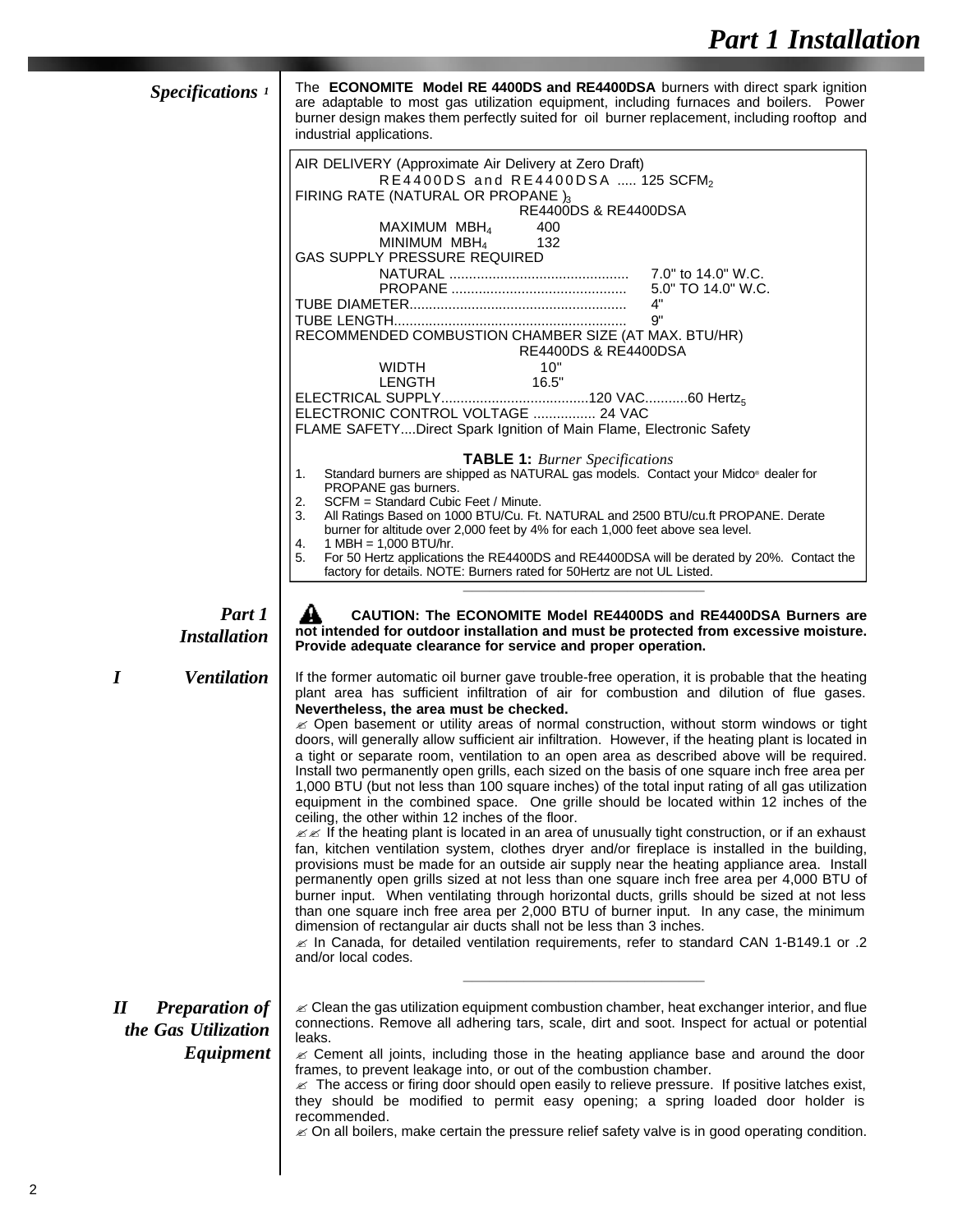### *Part 1 Installation Continued III Combustion Chamber*

A combustion chamber liner is normally required to protect non-heat transfer surfaces and to provide a radiant bed for rapid heat transfer to the primary surfaces of the heat exchanger. In most cases the existing chamber liner can be used, if in good condition.

**\_\_\_\_\_\_\_\_\_\_\_\_\_\_\_\_\_\_\_\_\_\_\_\_\_\_\_\_**

 $\mathbb Z$  In the case of wet base boilers, where the entire firing chamber is comprised of heat exchange surfaces and no chamber liner was provided for oil firing, a liner is usually not required for the ECONOMITE. However, a liner or target wall may be necessary if the firing chamber is unusually short, in order to avoid excess flame contact on the heat exchanger walls or flueways.

 $\mathscr{\mathscr{A}}$  If a built up chamber liner is required, use 2,300°F minimum insulating material.

 $\epsilon$  The burner tube, or the stainless steel sleeve that is included with the burner, must be sealed air tight into the combustion chamber opening with refractory material. The sleeve is preferred as it is designed to properly locate the end of the tube relative to the inside wall of the combustion chamber, and to permit burner removal without breaking the seal.

**CAUTION: In no case should the burner tube be allowed to extend into the** ₩ **chamber proper; it must be set at least 1" short of the inside surface because high combustion chamber temperatures will cause premature pilot, electrode, burner tube and sleeve deterioration.**



**Figure 1:** *Dry Base Boiler with Combustion Chamber Liner (Warm Air Furnace Construction is Similar)*

**Figure 2:** *Wet Base Boiler with Unlined Combustion Chamber* 

₩ **WARNING: BURNER MUST BE MOUNTED IN ORIENTATION SHOWN IN FIGURES 1 AND 2. ANY OTHER MOUNTINGS MAY CAUSE A DANGEROUS CONDITION, AND WILL VOID BURNER WARRANTY AND AGENCY APPROVALS. NON-STANDARD ARRANGEMENTS MAY BE AVAILABLE FOR SOME MODELS. CONSULT FACTORY FOR DETAILS IF REQUIRED.** 

 $\approx$  Before permanently setting the burner in place, check that the main burner ports are free of foreign materials, and also that the spark electrode assembly has not been damaged or displaced. See Figures 7A and 7B.

**\_\_\_\_\_\_\_\_\_\_\_\_\_\_\_\_\_\_\_\_\_\_\_\_\_\_\_\_**

*IV Chimney, Vent Connector and Draft Control*

A **WARNING: The chimney shall be inspected for unsafe conditions such as deteriorated masonry and excessive soot or other blockage or potential blockage. Installation must conform with local codes or in the absence of local codes with NFPA, ANSI Z223.1 latest edition.**

#### **WARNING: The vent connector shall not be connected to a chimney already 41** WARNING: The vent connector shall not be connected to a chim<br>venting solid fuel burning equipment, an incinerator or an open fireplace.

 $\epsilon$  The Vent Connector shall be made of non-combustible, corrosion resistant material capable of withstanding the vent gas temperature produced by the gas utilization equipment and of sufficient thickness to withstand physical damage.

 $\mathbb Z$  The Vent Connector shall be as short as possible. The entire length shall be readily accessible for inspection, cleaning, and replacement.

 $\approx$  The length of horizontal uninsulated Vent Connector between the chimney and a single gas utilization equipment shall not exceed 75% of the height of the chimney above the connector, or 100% if the Vent Connector is insulated.

 $\mathbb Z$  The Vent Connector shall be installed so as to avoid turns or other construction features which create excessive resistance to flow of vent gas. It shall be installed without any dips or sags and shall slope upward at least 1/4" per foot.

 $\epsilon$  A manually operated damper shall not be placed in the Vent Connector or chimney of any gas utilization equipment.

 $\mathscr Z$  The Vent Connector shall be firmly attached to draft hood outlets and flue collars. Joints between sections of connector piping shall be fastened by sheet-metal screws or other approved means. The Vent Connector shall be supported for the design and weight of the material employed to maintain clearance and prevent physical damage and separation of joints.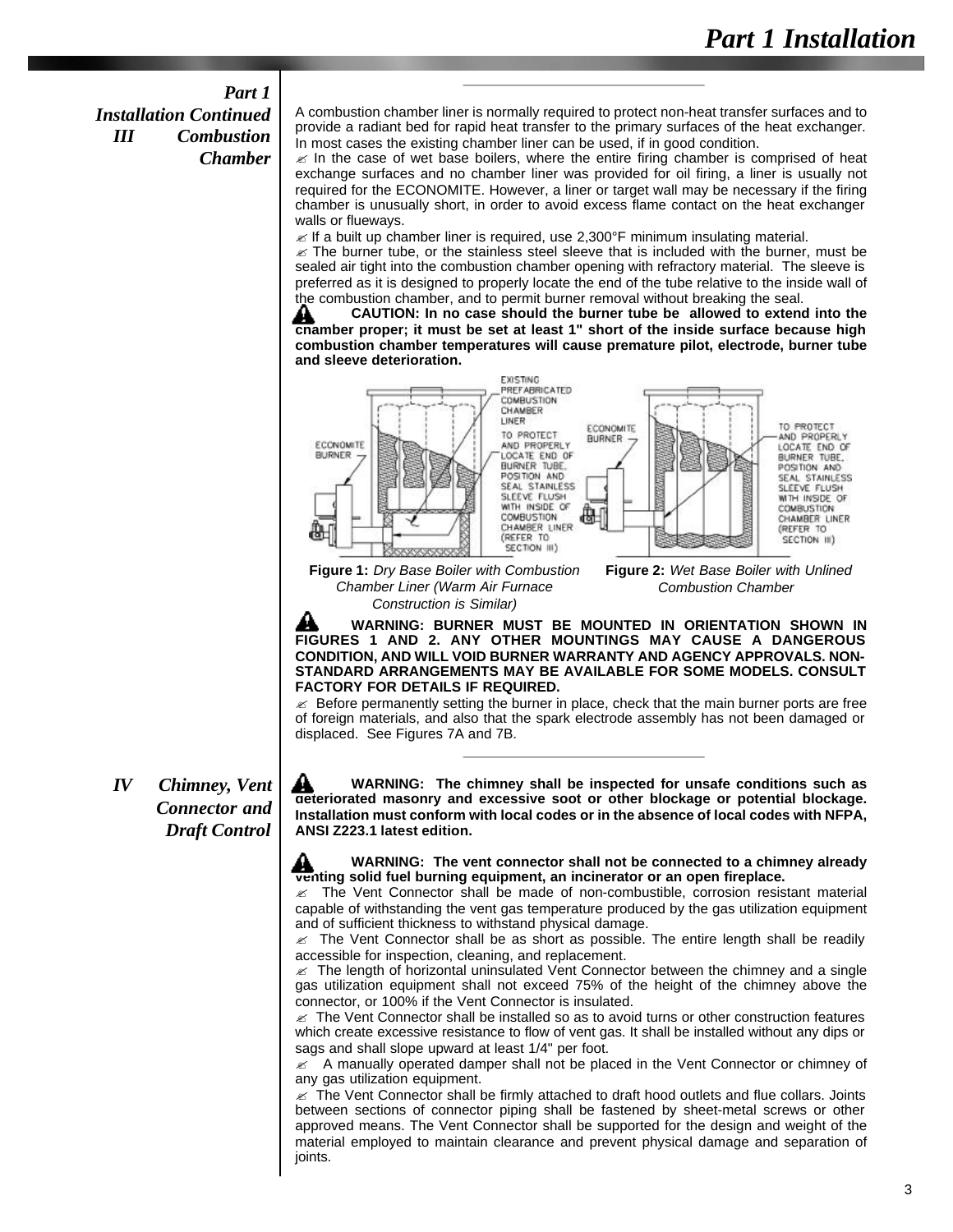#### *Part 1*

*Installation Continued IV Chimney, Vent Connector and Draft Control Continued*  $\mathscr A$  A draft hood or a barometric draft regulator shall be installed in the same room or enclosure as the equipment in such a manner as to prevent any difference in the pressure between the hood or regulator and the combustion air supply (see Figures 3 and 4). In no case shall the relief opening of the draft hood or barometric draft regulator be located at a point lower than the top of the highest flue passage in the equipment.



 $\mathscr A$  If a device which will automatically shut off the gas to the burner in the event of sustained backdraft is required. It shall be of the listed manual reset type and installed and adjusted by a qualified service technician in accordance with the manufacturer's instructions.

 $\mathscr{L}$  Refer to gas utilization equipment manufacturer for recommended vent connection requirements. **\_\_\_\_\_\_\_\_\_\_\_\_\_\_\_\_\_\_\_\_\_\_\_\_\_\_\_\_**

#### *V Electrical*

**CAUTION:Refer to wiring diagram in Figure 5 or located on the inside of the burner housing cover.** 

Installation wiring and grounding to the burner must conform to local codes, or, in their absence in the **United States** to **National Electric Code, ANSI/NFPA No. 70** latest edition; in **Canada, to Canadian Electrical Code Part 1, CSA Standard C22.1**

 $\mathscr{\mathscr{L}}$  Use copper wire not less than 14 gage for line voltage wiring. Hook up to a dedicated line with an on-off disconnect switch and a minimum 10 Amp breaker.

 $\mathscr{\mathscr{L}}$  The frame of the burner should be well grounded. Normally the piping and/or electric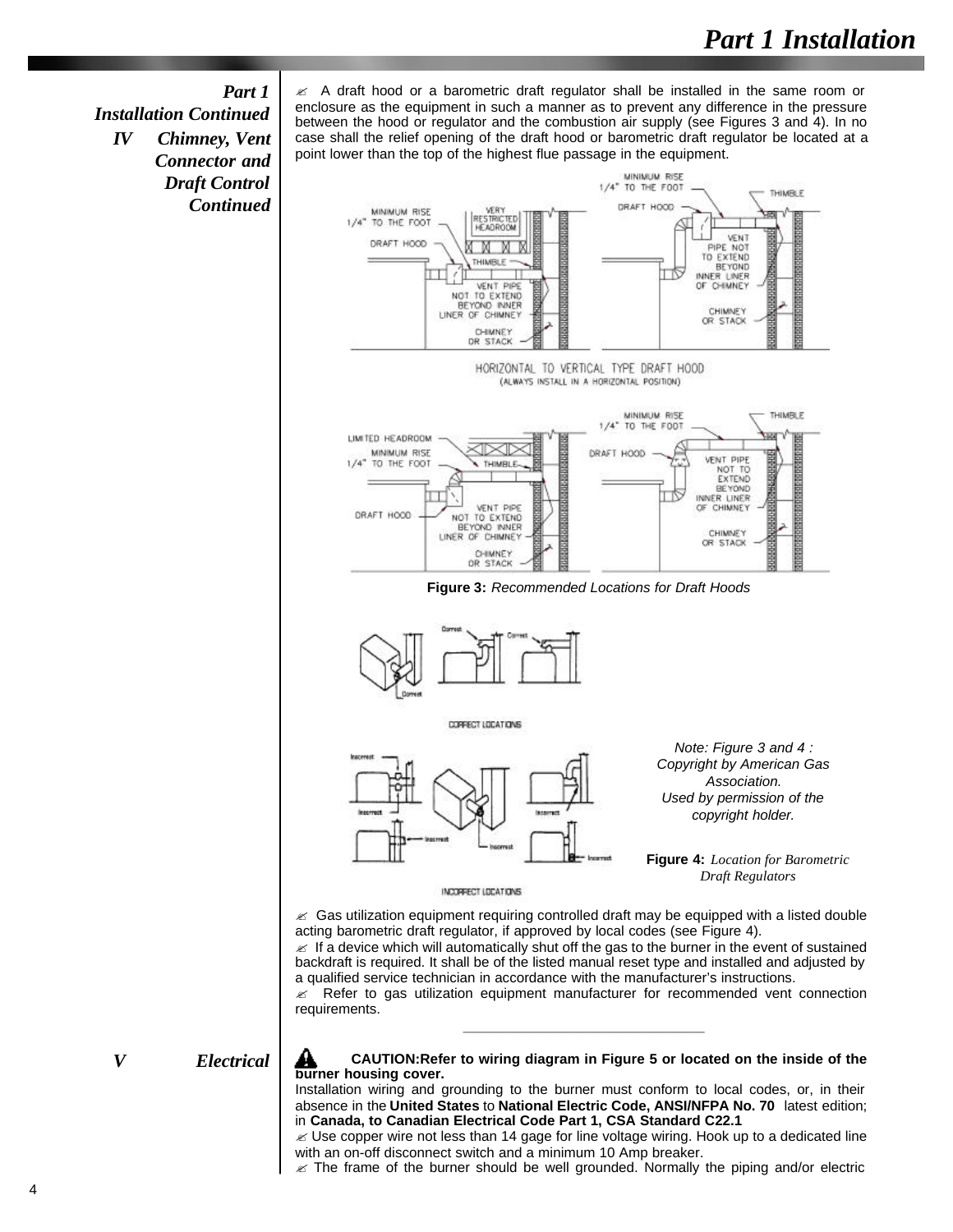*Part 1 Installation Continued V Electrical Continued*



conduit will provide sufficient grounding. However, a ground lug is located in control box for positive grounding where insulated pipe couplings are used or where any doubt exists regarding grounding sufficiency.

 $\epsilon$  Confirm that the polarity is correct—hot wire to strip terminal L1, neutral L2—and that the neutral line is not subject to induced low voltage (check L2 to earth ground) from other equipment, as that can cause the Electronic Control to malfunction.

 $\approx$  Each installation must include suitable limit control(s). Existing oil burner combination operating and limit controls are normally NOT SUITABLE for gas burner use.

 $\mathscr{\mathscr{L}}$  Connect motors used on forced air furnace fans or boiler pumps to a combination limit control and switch.

 $\mathscr{L}$  Set the thermostat heat anticipator for the total current draw handled by the thermostat. The current draw of the ECONOMITE 24V operating circuit is 0.9 amps.

**CAUTION: Label all wires prior to disconnection when servicing controls.** Wiring errors can cause improper and dangerous operation. Verify proper operation **after servicing. \_\_\_\_\_\_\_\_\_\_\_\_\_\_\_\_\_\_\_\_\_\_\_\_\_\_\_\_**

*VI Piping*

A **CAUTION: The available gas pressure should be within the limits shown in Table 1 - SPECIFICATIONS section. Excessive pressure may damage electric valves, regulators and manual valves. If the supply pressure exceeds the 14.0"W.C. maximum, a suitable high pressure regulator must be installed between the Main Manual Shut-Off Valve and burner combination valve as shown in Figure 6.** 

 $\approx$  The burner gas supply piping should branch off from the main line as close to the gas meter as possible. Do not connect to the bottom of a horizontal section. Use new black pipe and malleable fittings free of cutting and threading burrs or defects.

 $\approx$  Provide a sediment trap, union and 1/8" pressure tap in piping close to burner as shown in Figure 6.

 $\mathscr{L}$  Use pipe joint compound approved for use with Liquid Petroleum Gases.

 $\mathbb Z$  Piping must also comply with your local codes.

 $\epsilon$  To obtain the maximum firing rate of the burner, the gas supply piping must be sized to provide a minimum pressure of 7.0"W.C. (Natural) and 5.0"W.C. (Propane) to the inlet of the combination redundant valve when the burner and all other gas utilization equipment are on. The main regulator, if equipped, should be mounted upright and in a horizontal run of pipe.

**CAUTION: Because it is difficult to accurately control pressure during supply pipe leak testing, it is recommended that all low pressure (14.0"W.C. max.) components be disconnected during testing. Exposing low pressure regulators and valves, including manual valves, to pressures over 1/2 PSIG (14.0"W.C.) will cause damage and void all warranties.**

> **ADANGER: Explosion hazard. Do not use oxygen for pressure testing. An explosion could occur during initial start up.**

 $\mathscr{B}$  If the burner piping must be rearranged because of space limitation, be sure to carry out the general arrangement shown in Figure 6. Install the combination valve in any position except up-side down.

5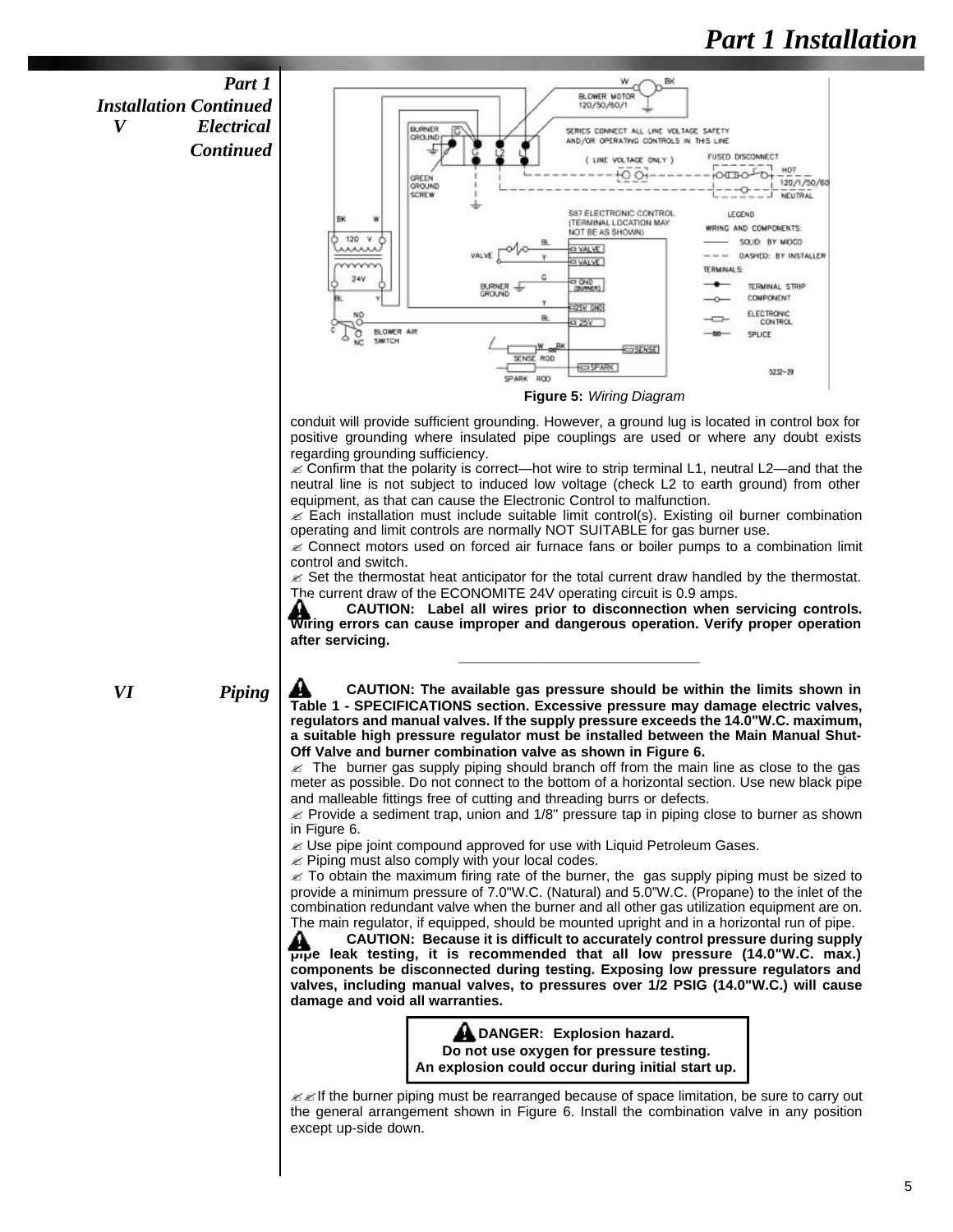*Part 1 Installation Continued VI Piping Continued*



*Figure* **6:** *Piping Diagram*

 $\mathscr{L}$  When the burner is installed in the vestibule of jacketed equipment, it is recommended that the Automatic Safety Shut-Off Valves be left adjacent to the burner within the vestibule and the Main Manual Shut-Off Valve be installed outside.

 $\mathbb Z$  Run full size pipe or tubing from regulator vent openings to outside of building. Provide no traps in the vent lines and terminate away from all doors and windows; also make provisions for keeping rain and foreign objects from entering the vent piping.

 $\ll$  When high supply gas pressure is encountered, as in the case in many industrial plants, the gas line size can be reduced to allow for a greater pressure drop; however, the size must be sufficient to deliver burner rating pressure.

| Pipe<br>Size | Type<br>of Gas | Approximate Capacity -MBH<br>Pipe Length |     |     |     |     |
|--------------|----------------|------------------------------------------|-----|-----|-----|-----|
|              |                | 10                                       | 20  | 40  | 75  | 100 |
| 3/4          | Natural        | 200                                      | 150 |     |     |     |
| 3/4          | Propane        | 590                                      | 400 | 275 | 190 | 160 |
| 1            | Natural        | 400                                      | 275 | 200 | 150 |     |
| 1            | Propane        |                                          |     | 500 | 360 | 300 |
| 11/4         | Natural        |                                          |     | 450 | 325 | 275 |
| 11/4         | Propane        |                                          |     |     |     | 630 |
| 11/2         | Natural        |                                          |     | 650 | 475 | 400 |

*Natural Gas capacities shown are for a total pressure drop of 0.3"W.C. For 0.5"W.C. pressure drop, multiply capacity shown by 1.3. Propane capacities shown are for a total pressure drop of 0.5"W.C. For higher permissible pressure drops, consult your gas supplier.*

**Table 2:** *Schedule 40 NPT Pipe-Capacity Chart*

**CAUTION: High gas pressure supply lines require the proper pressure** ₩ **reducing regulators. Install a high pressure regulator of the Tight Shut-Off type, sized for main gas input, upstream of the low pressure regulators.** 

 $\mathbb Z$  The high pressure regulators must be adjustable to 14" W.C. outlet pressure.

 $\mathcal{L}$  When the gas supply line is about to be put into service it must be tested to insure that it is gas tight. Use air or inert gas under pressure and test with soap and water to locate leaks.  $\mathscr E$  Before gas is turned onto the system, a check must be made to see that there are no open fittings and to make sure the burner main valve is closed.

 $\mathcal{L}$  After checking for leaks, purge the gas line up to the burner inlet. Purging the air from the gas supply line at this step will expedite the first light-off.

*NOTE: If there is more than 1.0" W.C. differential in the inlet pressure to the burner compared to when all other gas utilization equipment are off, refer to Section VII.* **\_\_\_\_\_\_\_\_\_\_\_\_\_\_\_\_\_\_\_\_\_\_\_\_\_\_\_\_**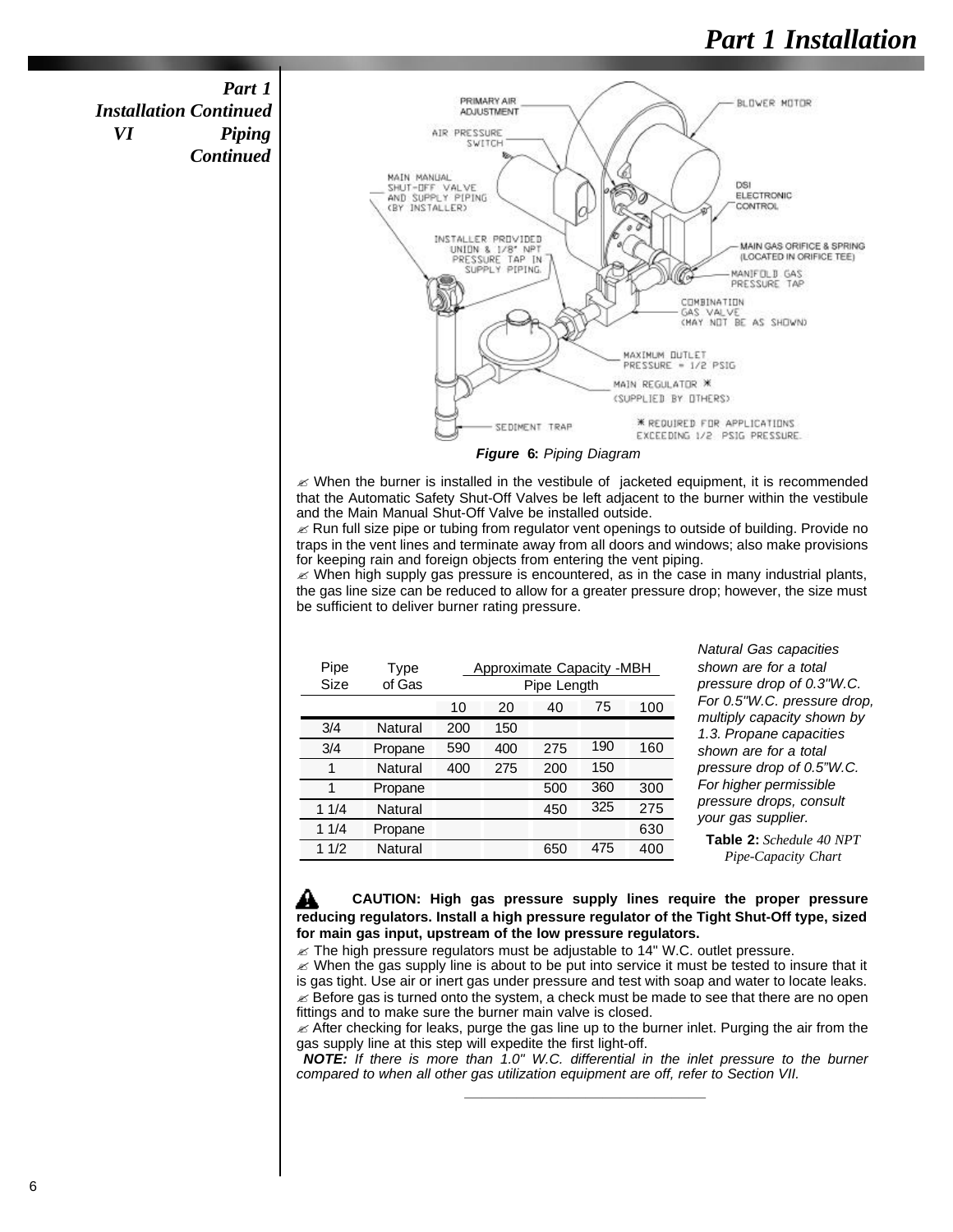#### *Part 1*

*Installation Continued VII Main Gas Input Selection*

*VIII Initial Startup /Adjustment*  Burners are approved for use with NATURAL gas or PROPANE gas and should be used only with the gas specified on the rating plate. If the supplied burner is designed to run on natural gas and needs to be changed to run on propane, a conversion kit is available from Midco® .  $\approx$  The gas input should be set at the heating rate determined by the building heat loss and/or heating plant survey, but not exceeding the rated maximum input of the gas utilization equipment or Economite burner.

┻ **WARNING: Ignition is automatic. Make spark observations into combustion chamber only with Main Manual Shut-Off Valves closed. Confirm that gas utilization equipment does not contain any accumulated gases. Purge as described in step 3 below.**

**\_\_\_\_\_\_\_\_\_\_\_\_\_\_\_\_\_\_\_\_\_\_\_\_\_\_\_\_**

#### **CAUTION: Cover plates, guards, and enclosures must be maintained in place at all times except during maintenance and service.**

1. Check the burner piping and valves for gas leaks by applying a weak liquid soap solution to unions and joints with the gas supply on. Leakage will be indicated by the appearance of soap bubbles. Locate and correct all gas leaks before proceeding.



Purging the air from the gas supply line at this step will expedite first light-off. *IMPORTANT: Purge outside the building. Do not purge into the gas utilization equipment.*

3. To purge the gas utilization equipment and chimney of any accumulated gases, turn main Manual Gas Cock **OFF**, turn burner power on, and set operating control to **ON** or thermostat to call for heat. Let the blower run long enough to accomplish four combustion chamber volume air changes, but not less than five minutes.

|  |  |  | Natural Gas / Propane Gas Orifice Size and Pressure Settings |  |  |
|--|--|--|--------------------------------------------------------------|--|--|
|--|--|--|--------------------------------------------------------------|--|--|

|                     |                             | <b>Natural Gas</b> |                                             | Propane Gas                 |                 |                                |  |
|---------------------|-----------------------------|--------------------|---------------------------------------------|-----------------------------|-----------------|--------------------------------|--|
| Input<br><b>MBH</b> | Orifice<br>Size<br>(Inches) | Letter<br>Stamp    | Manifold <sup>®</sup><br>Pressure<br>("W.C) | Orifice<br>Size<br>(Inches) | Letter<br>Stamp | Manifold<br>Pressure<br>("W.C) |  |
|                     | RE4400DSA                   |                    |                                             |                             |                 |                                |  |
| 400                 | No Orifice                  |                    | 4.7                                         | 0.358                       | J               | 3.5                            |  |
| 350                 | No Orifice                  |                    | 3.6                                         | 0.290                       | B               | 4.7                            |  |
| 300                 | No Orifice                  |                    | 2.7                                         | 0.261                       | C               | 4.2                            |  |
| 250*                | 0.358                       | J                  | 3.3                                         | 0.219                       | Е               | 4.8                            |  |
| 200                 | 0.290                       | B                  | 3.5                                         | 0.219                       | E               | 2.8                            |  |
| 132                 | No Orifice                  |                    | 0.6                                         | 0.358                       | J               | 0.45                           |  |
| <b>RE4400DS</b>     |                             |                    |                                             |                             |                 |                                |  |
| 400                 | No Orifice                  |                    | 4.3                                         | 0.358                       | J               | 2.8                            |  |
| 350                 | No Orifice                  |                    | 3.3                                         | 0.290                       | B               | 3.6                            |  |
| 300                 | No Orifice                  |                    | 2.4                                         | 0.261                       | С               | 3.1                            |  |
| $250*$              | 0.358                       | J                  | 2.9                                         | 0.219                       | Е               | 3.2                            |  |
| 200                 | 0.290                       | B                  | 2.8                                         | 0.219                       | Е               | 2.1                            |  |
| 132                 | No Orifice                  |                    | 0.6                                         | 0.358                       | J               | 0.3                            |  |

**Table 3:** *Capacity and Preliminary Gas Settings* DATA FOR TABLES IS APPROXIMATE AND BASED

ON "0" OVERFIRE PRESSURE AT SEA LEVEL

 $1.$  Adjust the main regulator to vary the manifold gas pressure and burner input within the range shown. Do not exceed pressure as listed in Table 3, under any circumstances. Use combustion readings (CO and O<sub>2</sub>) and a flow meter to determine exact inputs.

\* Spud Size and approximate manifold gas pressure setting: as shipped. Air shutter set full open. NOTE: For LP Conversion kit contact the factory

*CAUTION:Make sure that the capacity range of the burner, manifold pressure, and the preliminary combustion air shutter setting are suitable for capacity rating of the gas utilization equipment. Refer to Section VIII and Table 3.*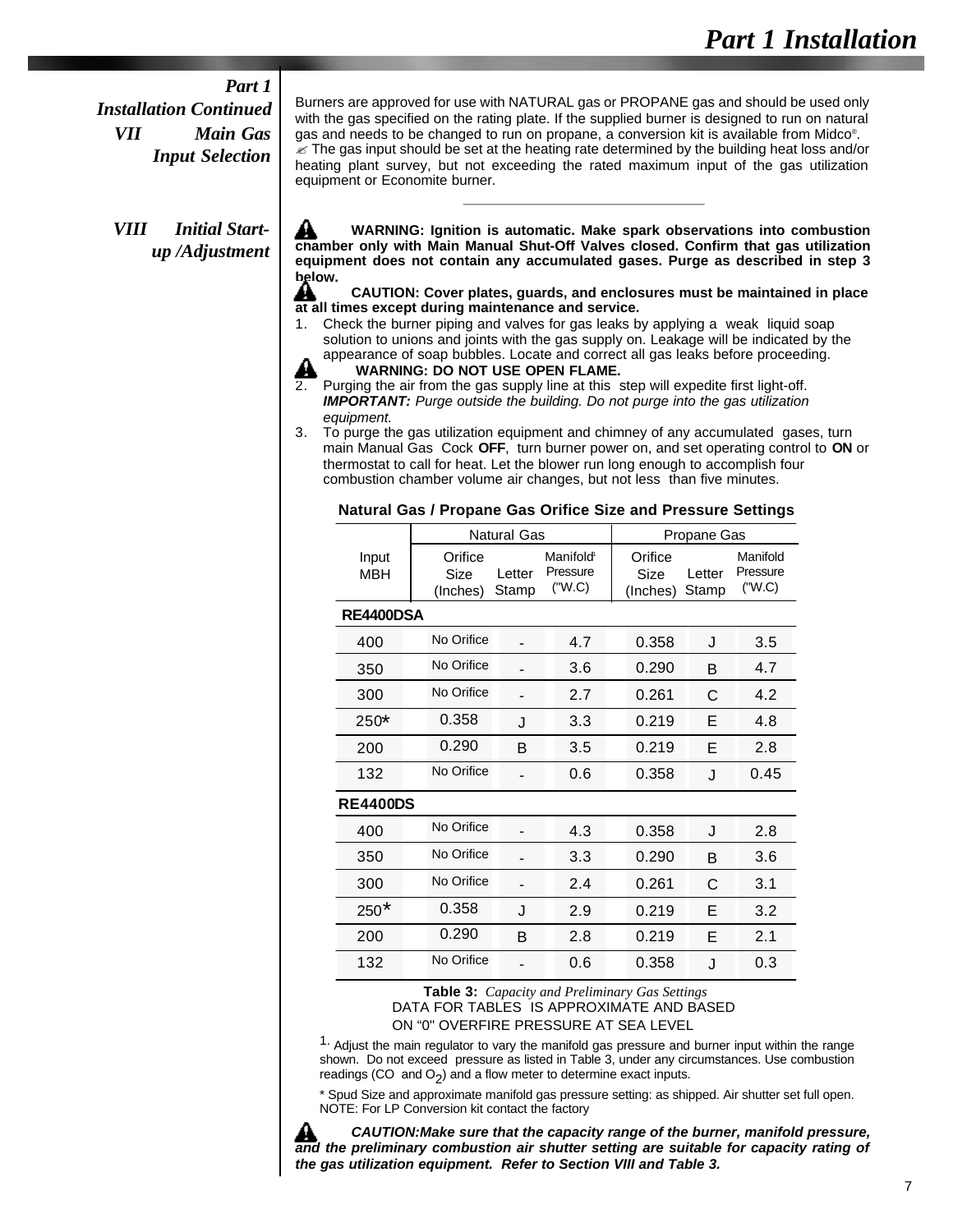#### *Part 1*

*Installation Continued VIII Initial Startup /Adjustment Continued* 4. **RESET** the Electronic Control by setting the operating control to **OFF** or the thermostat below room temperature for at least 30 seconds. See Section XII.

5. Confirm that Main Manual Shut-Off Valves are open. Turn main Manual Gas Cock **ON**. 6. Turn operating control to **ON** or set thermostat above room temperature. Main flame should come on after the 30 second pre purge period. Whenever the burner fails to light during the 6-second ignition trial, or if the flame is lost during the burner run and is not re-established within 36 seconds, the Electronic Control will shut off the Combination Valve and **LOCK OUT.** To **RESET** the Electronic Control for restart, de-energize the Electronic Control by setting the operating control to **OFF or** thermostat below room temperature for at least 30 seconds. If burner still fails to light, turn it off and repeat from step 5 above. Then, if necessary, refer to the **TROUBLE CHART** to isolate the problem. **WARNING: Repeated unsuccessful attempts to light will result in accumulated**

**gases in gas utilization equipment and chimney. To prevent these gases from reaching an explosive level, periodically purge the gas utilization equipment and chimney as described in step 3 above.**

- 7. To make a preliminary setting of the burner input, determine the manifold gas pressure required from Table 3 and adjust the Main Gas Pressure Regulator accordingly. See Section XI.
- 8. To determine the firing rate for NATURAL gas, accurately time test dial for the number of seconds for one revolution and use the following formula. All other gas utilization equipment must be off.

 $\frac{3600 \times \text{test}}{100 \times \text{test}}$  and  $\frac{3600 \times \text{test}}{100 \times \text{test}}$  = BTU/Hr.

Then divide by 1,000 for MBH value.

| Example: | $3600 \times 1 \times 1000$ | $= 360,000$ BTU/HR = 360 MBH |
|----------|-----------------------------|------------------------------|
|          |                             |                              |

- 9. Check the operation of the burner; start and stop it several times with the thermostat or operating control.
- 10. With the burner running, check the operation of all limit and associated controls.
- 11. Perform the following final adjustments for combustion and flue gas temperature. Take the

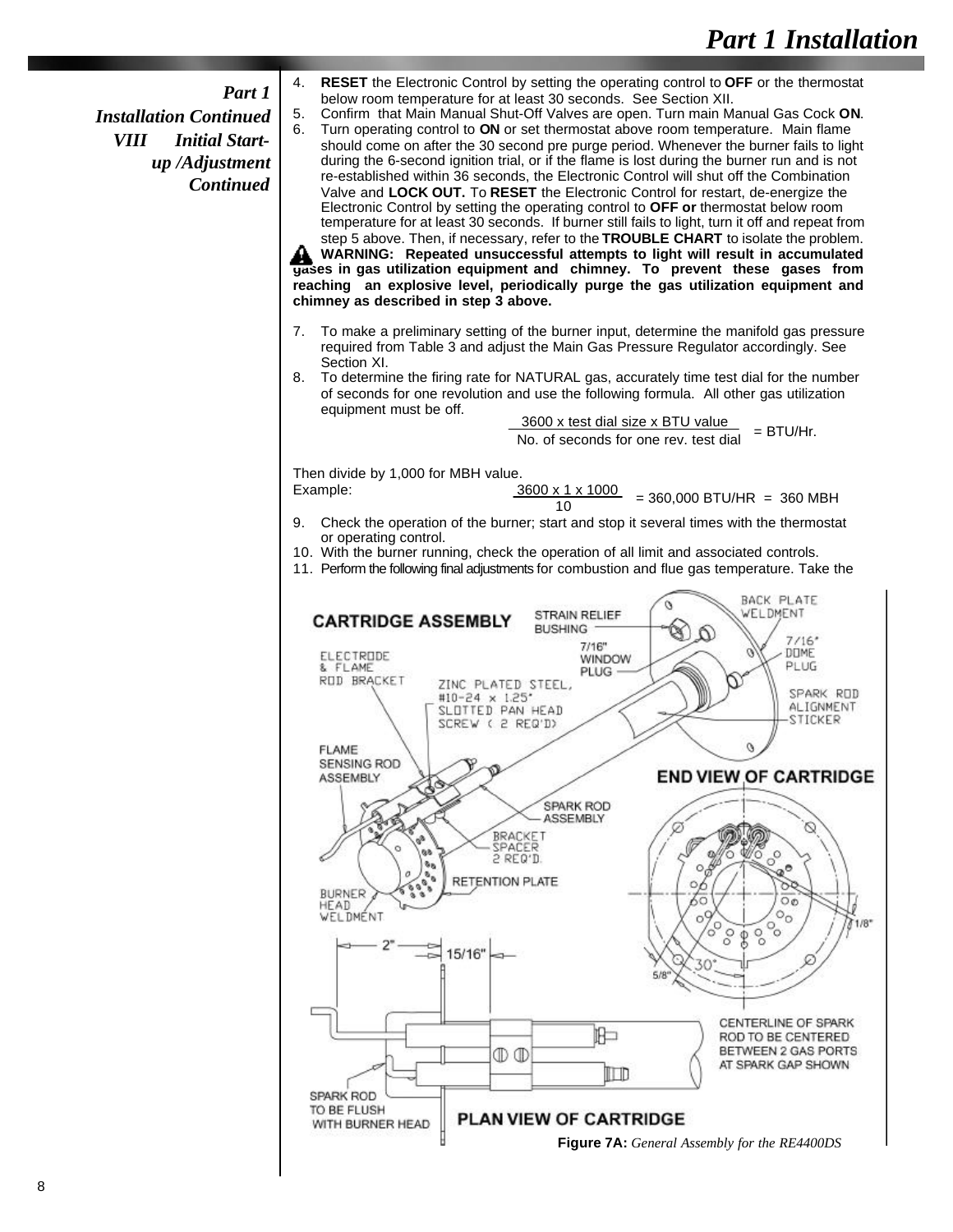| Part 1<br><b>Installation Continued</b><br><i>VIII</i><br><b>Initial Start-</b><br>up/Adjustment<br><b>Continued</b> | flue gas samples and temperature immediately ahead of the draft control.<br>A. The flue gas temperature should be above 325°F but not exceeding 550°F.<br>Excessive flue gas temperatures will result in low efficiencies. Low flue gas<br>temperature may cause excessive condensation. Reset gas input, if necessary, to<br>adjust stack temperature.<br>Make the final setting of the combustion air shutter by checking the flue gases<br>В.<br>with an ORSAT or similar combustion testing instrument. The carbon monoxide<br>content should conform to local codes, or in their absence, to the level specified<br>in the United States or Canadian Standard referenced on the front cover of this<br>manual; and the carbon dioxide content should be approximately 9.5% for<br>NATURAL or 12% for propane, or within the limits prescribed by local codes.<br>12. Check the draft control to make sure there is no spillage of flue products into the room.<br>13. FILL OUT THE INSTALLATION ADJUSTMENT DATA TAG and affix to the burner or<br>gas utilization equipment.<br><b>NOTE:</b> For subsequent normal starting and shut off procedure, refer to <b>CONSUMER</b><br><b>INSTRUCTIONS</b> , located in part 3 of this manual, or to the instruction plate mounted<br>on the burner.                                   |
|----------------------------------------------------------------------------------------------------------------------|--------------------------------------------------------------------------------------------------------------------------------------------------------------------------------------------------------------------------------------------------------------------------------------------------------------------------------------------------------------------------------------------------------------------------------------------------------------------------------------------------------------------------------------------------------------------------------------------------------------------------------------------------------------------------------------------------------------------------------------------------------------------------------------------------------------------------------------------------------------------------------------------------------------------------------------------------------------------------------------------------------------------------------------------------------------------------------------------------------------------------------------------------------------------------------------------------------------------------------------------------------------------------------------------------------------------------------------|
| Part 2<br><b>Service</b>                                                                                             | DANGER: Do not tamper with the unit or controls. If trouble occurs contact<br>the installing contractor, service agency, or fuel supplier. See front cover.<br>DANGER: Be sure that the main Shut-Off Valve is closed and the burner<br>A<br>bower supply is turned off before removing any parts for service.<br>CAUTION: Cover plates, guards, and enclosures must be maintained in<br>44<br>place at all times except during maintenance and service.                                                                                                                                                                                                                                                                                                                                                                                                                                                                                                                                                                                                                                                                                                                                                                                                                                                                             |
| I X<br><b>Electrodes</b>                                                                                             | $\epsilon$ The flame sensing rod must be positioned as shown in Figures 7A and 7B so that the<br>Electronic Control will detect a proper flame.<br>$\mathscr{A}$ Both the spark and flame rods are current carrying conductors and, along with their<br>connecting wires, must be kept free of contact with conductive metal parts of the burner. Rod<br>insulators and wire insulators should be clean, dry and free of cracks.<br>BACK PLATE<br>WELDMENT<br>STRAIN RELIEF<br><b>CARTRIDGE ASSEMBLY</b><br><b>BUSHING</b><br>7/16'<br>$7/16$ *<br>DOME<br>ELECTRODE<br>WINDOW<br>PLUG<br>& FLAME<br><b>PLUG</b><br>ROD BRACKET<br>PLATED STEEL,<br>SPARK ROD<br>#10-24 x 1.25'<br>ALIGNMENT<br>SLOTTED PAN HEAD<br>STICKER<br>SCREW ( 2 REQ'I)<br><b>FLAME</b><br><b>SENSING ROD</b><br><b>END VIEW OF CARTRIDGE</b><br>ASSEMBLY<br><b>SPARK ROD</b><br><b>ALIGNMENT</b><br><b>SPARK ROD</b><br>LINE<br>ASSEMBLY<br>BRACKET<br>SPACER<br>1/8"<br>2 REQ'D.<br><b>BURNER</b><br><b>RETENTION PLATE</b><br>HEAD<br>WELDMENT<br>$-15/16$<br>36°<br>30<br>REF<br>$\frac{1}{200}$<br>C)<br>$\circ$<br>昈<br>$\mathbb{D} \mathbb{D}$<br>W<br>O<br>ALIGN CENTERLINE<br>OF SPARK ROD WITH<br>$\Box$<br>ALIGNMENT LINE ON<br>RETENTION PLATE<br>11/2"<br><b>PLAN VIEW OF CARTRIDGE</b><br><b>Figure 7B:</b> General Assembly for the RE4400DSA |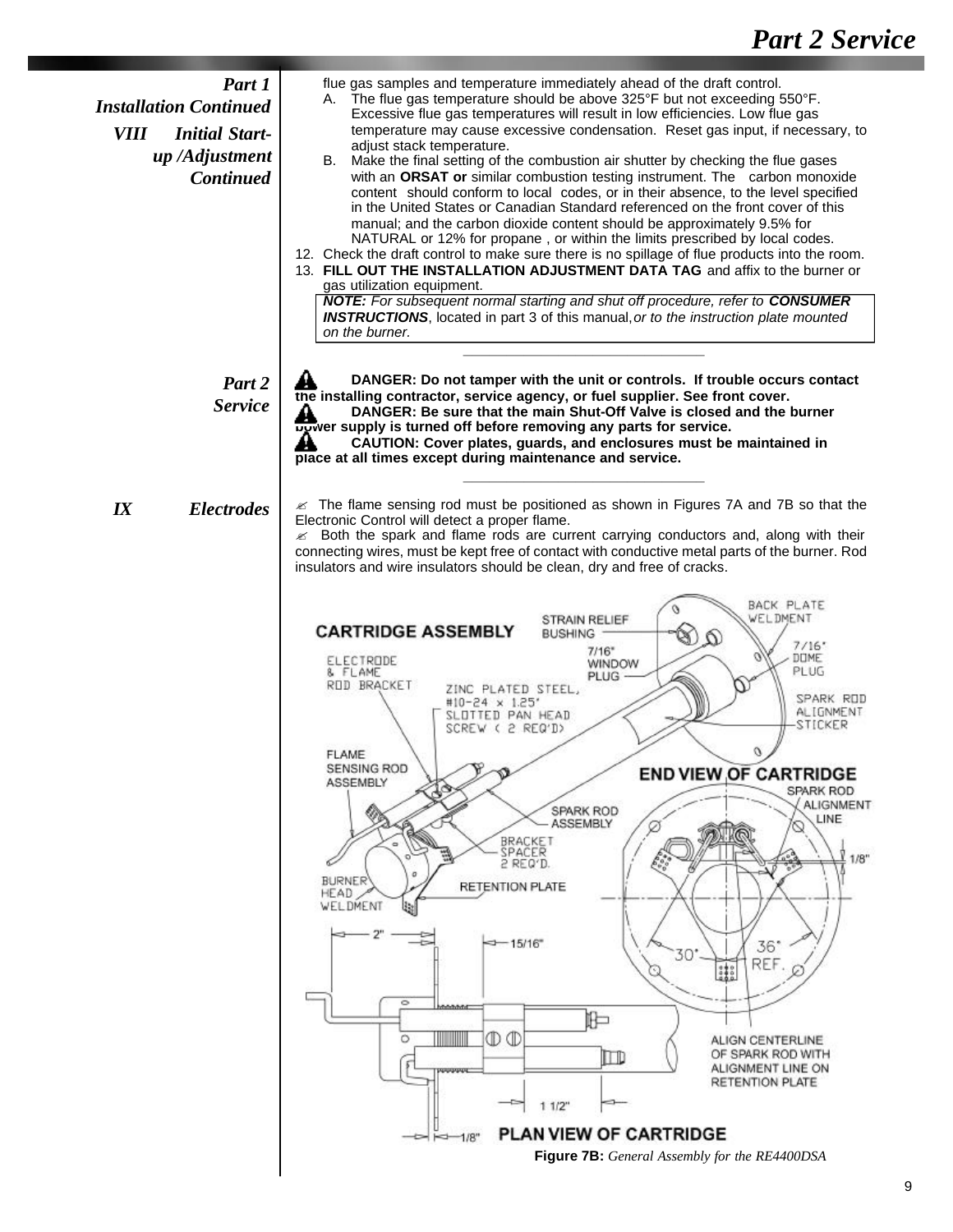### *Part 2 Service Continued IX Electrodes Continued*

 $\approx$  Both the spark and flame rods are made from heat resistant alloys and can be expected to have a long service life. They should be routinely inspected, however, for corrosion or loss of metal.



*X Motor Blower Interlock* AŁ *CAUTION: BEFORE SERVICING, mark with a scribe line or measure opening of air controlling shutter, so that it can be reset to its original position following servicing.*

 $\mathscr Z$  Cleaning of the blower wheel is usually the only service required. Need for cleaning is indicated if the character of the flame indicates a deficiency of air. Motor cooling air vents (if present) should also be cleaned at this time.

 $\approx$  The motor and wheel are removed as an assembly. Disconnect the motor conduit from the motor and remove the mounting bolts.

 $\epsilon$  The burner is equipped with a diaphragm type air pressure switch so as to prevent the burner from firing if the blower wheel is not running at its operating speed. When the motor is off there is no air pressure present to activate the pressure switch and in turn there is no power flow to the Electronic Control.

- $\mathcal Z$  To make a specific test of the interlock circuit:
	- 1. Turn burner power **OFF.**
	- 2. Turn Manual Gas Cock **OFF.**
	- 3. Disconnect the motor wire from the terminal strip to keep the motor off.
	- 4. Turn burner power **ON** and set the operating control to **ON** or thermostat to call for heat. Verify there is 120VAC line voltage by using a multimeter. Check for 24V between the Electronic Control **25V** and **25V GND** terminals.
		- A. No voltage: Interlock circuit OK.<br>B. Voltage present: check that the
		- Voltage present: check that the switch is wired properly or check switch operation. Replace if switch tests bad. **\_\_\_\_\_\_\_\_\_\_\_\_\_\_\_\_\_\_\_\_\_\_\_\_\_\_\_\_**
- $\epsilon$  Should replacement or service be required, valve manufacturer's instructions must be followed as outlined in their information sheet.  $\mathscr{\mathscr{E}}$  Outlet pressure settings must be checked while the gas is flowing.  $\epsilon$  To adjust outlet pressure, remove the seal cap for access to the adjusting screw. Turning the screw clockwise will increase outlet pressure, counter clockwise will decrease outlet pressure. **\_\_\_\_\_\_\_\_\_\_\_\_\_\_\_\_\_\_\_\_\_\_\_\_\_\_\_\_**  $\approx$  The RE4400DS and RE4400DSA operate when power is applied to L1 and L2 through a safety and or operating control. With power applied to L1 and L2 the blower motor starts. Once the diaphragm air flow switch proves blower operation power is applied to the S87 *XI Valve Train XII Sequence of Operation*

Electronic Control. The S87 Electronic Control provides the switching of the gas valve and ignition sequence. If the flame signal is above 2DC micro amps the RE4400DS and RE4400DSA will remain in operation until a safety or operating control opens the circuit to L1 and L2. For a more thorough explanation of the Honeywell electronic control refer to the literature provided with the power burner. For startup information see section VIII. **\_\_\_\_\_\_\_\_\_\_\_\_\_\_\_\_\_\_\_\_\_\_\_\_\_\_\_\_**

### *XIII Electronic Control*

 $\mathcal Z$  The S87 is a low voltage, solid state, direct spark ignition control module for gas-fired furnaces, boilers and heating appliances. UL Listed models are only available with a prepurge timer. The S87 controls the gas valve, monitors the main burner flame and generates a high voltage for spark ignition.

 $\epsilon$  The S87K uses separate electrodes for spark ignition and flame sensing. Use with any gas control designed for DSI application that is rated at 2.0 A or less. Includes a 30 second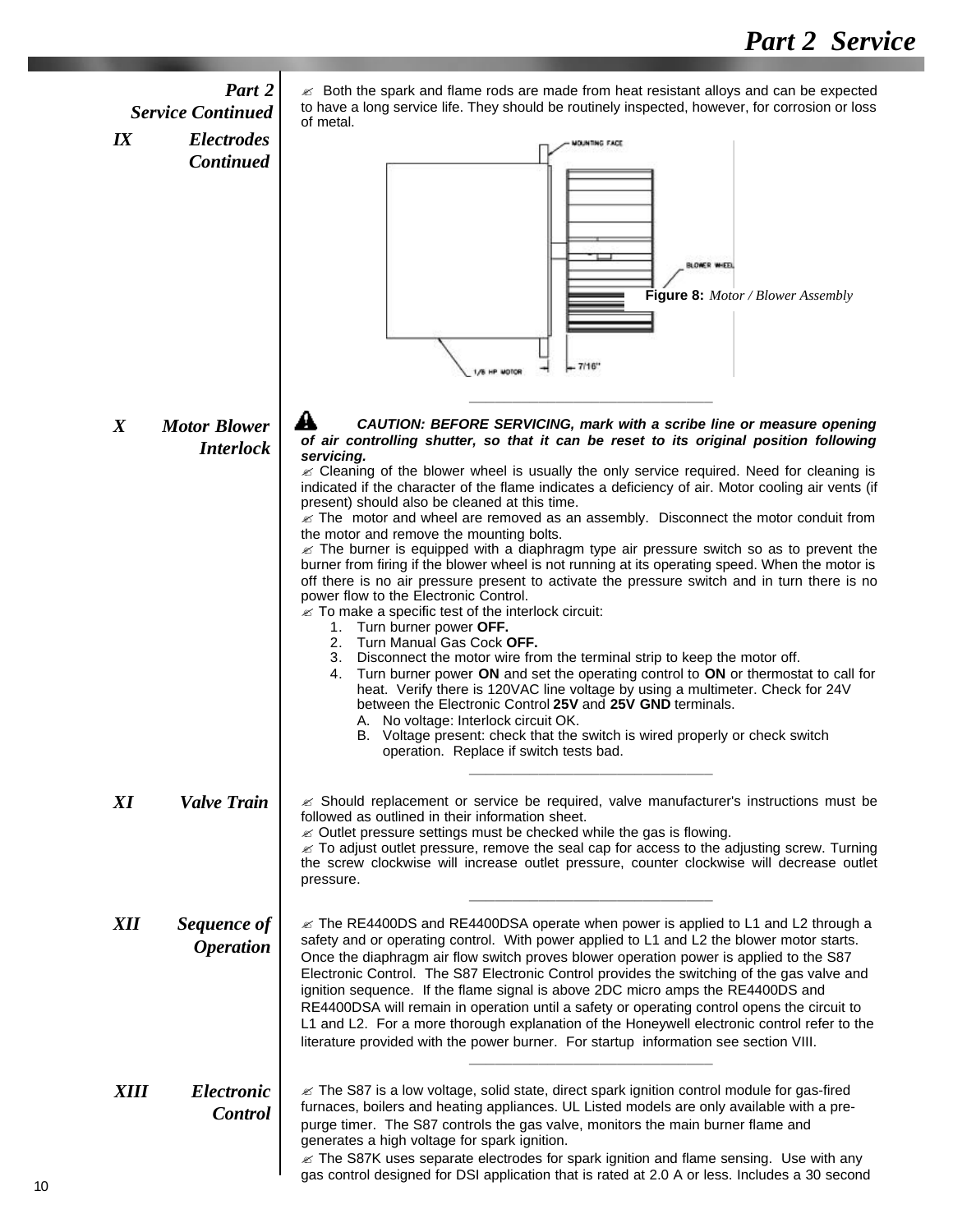# *Part 3 Maintenance and Trouble Chart*

| Part 2                                | (minimum) delay for use with system pre-purge.                                                                                                                               |  |  |  |  |
|---------------------------------------|------------------------------------------------------------------------------------------------------------------------------------------------------------------------------|--|--|--|--|
|                                       | $\mathcal{L}$ For operation characteristics, maintenance, and service procedures, refer to                                                                                   |  |  |  |  |
| <b>Service Continued</b>              | manufacturer's literature provided with burner, or contact your Honeywell dealer.                                                                                            |  |  |  |  |
| <b>XIII</b><br><b>Electronic</b>      |                                                                                                                                                                              |  |  |  |  |
| <b>Control Continued</b>              |                                                                                                                                                                              |  |  |  |  |
|                                       | Special equipment, either factory or contractor installed, may cause variation in the procedures<br>and descriptions given in this manual.                                   |  |  |  |  |
| <b>XIV</b><br><b>Special</b>          |                                                                                                                                                                              |  |  |  |  |
| Equipment                             | Consult the OEM's manual to identify the differences in the information.                                                                                                     |  |  |  |  |
| (OEM Versions)                        |                                                                                                                                                                              |  |  |  |  |
|                                       |                                                                                                                                                                              |  |  |  |  |
|                                       |                                                                                                                                                                              |  |  |  |  |
| Part 3                                | <b>CONSUMER INSTRUCTIONS</b><br>≤ Keep the area around the burner clear and free of combustible material, gasoline or other                                                  |  |  |  |  |
| <b>Maintenance and</b>                | flammable liquids or vapors. Do not obstruct burner air openings or ventilation grills for                                                                                   |  |  |  |  |
| <b>Trouble Chart</b>                  | combustion air.                                                                                                                                                              |  |  |  |  |
|                                       | $\mathcal{\mathcal{L}}$ After 3 years of normal service, the motor bearings need to be reoiled annually with 10 drops                                                        |  |  |  |  |
|                                       | of 5W30 oil.                                                                                                                                                                 |  |  |  |  |
| <b>Maintenance</b>                    | WARNING: If any flame is observed when the burner is on standby, or if the ignition                                                                                          |  |  |  |  |
|                                       | spark or valve operator is heard to come on before the motor reaches operating speed,<br>immediately turn off the manual gas control and burner power. A dangerous condition |  |  |  |  |
|                                       | has developed and must be corrected. CONTACT A QUALIFIED SERVICE TECHNICIAN                                                                                                  |  |  |  |  |
|                                       | FOR CLEANING, READJUSTMENT OR REPAIR.                                                                                                                                        |  |  |  |  |
|                                       | $\mathcal Z$ Check that the ignition spark does not come on before the motor reaches operating speed.                                                                        |  |  |  |  |
|                                       | If it does, the air switch is defective and must be replaced. (See Section X, Motor / Blower                                                                                 |  |  |  |  |
|                                       | Interlock).                                                                                                                                                                  |  |  |  |  |
|                                       | <b>LIGHTING INSTRUCTIONS</b><br>SET OPERATING CONTROL TO OFF OR THERMOSTAT BELOW ROOM<br>1.                                                                                  |  |  |  |  |
|                                       | TEMPERATURE.                                                                                                                                                                 |  |  |  |  |
|                                       | TURN MANUAL GAS COCK ON.<br>2.                                                                                                                                               |  |  |  |  |
|                                       | 3.<br>TURN BURNER POWER ON.                                                                                                                                                  |  |  |  |  |
|                                       | SET OPERATING CONTROL TO ON OR THERMOSTAT TO CALL FOR HEAT.<br>4.                                                                                                            |  |  |  |  |
|                                       | WAIT 36 SECONDS. IF BURNER HAS FAILED TO LIGHT, OR IF BURNER<br>5.                                                                                                           |  |  |  |  |
|                                       | LIGHTS THEN GOES OUT AND SYSTEM GOES INTO SAFETY LOCKOUT,                                                                                                                    |  |  |  |  |
|                                       | DE-ENERGIZE THE SYSTEM BY SETTING OPERATING CONTROL TO OFF                                                                                                                   |  |  |  |  |
|                                       | OR THERMOSTAT BELOW ROOM TEMPERATURE FOR AT LEAST 30                                                                                                                         |  |  |  |  |
|                                       | SECONDS TO RESET THE SYSTEM.                                                                                                                                                 |  |  |  |  |
|                                       | 6. REPEAT STEP 4 FOR RESTART.                                                                                                                                                |  |  |  |  |
|                                       | <b>TO SHUT OFF</b>                                                                                                                                                           |  |  |  |  |
|                                       | TURN MANUAL GAS COCK OFF.<br>1.                                                                                                                                              |  |  |  |  |
|                                       | TURN BURNER POWER OFF.<br>2.                                                                                                                                                 |  |  |  |  |
|                                       | SHOULD OVERHEATING OF THE APPLIANCE OCCUR                                                                                                                                    |  |  |  |  |
|                                       | Shut off the manual gas control to the appliance.<br>1.                                                                                                                      |  |  |  |  |
|                                       | Do not shut off the electrical supply power to the blower.<br>2.                                                                                                             |  |  |  |  |
|                                       |                                                                                                                                                                              |  |  |  |  |
|                                       | <b>TROUBLE CHART</b>                                                                                                                                                         |  |  |  |  |
|                                       | Make sure the thermostat and operating controls are calling for heat. Defective wiring or loose                                                                              |  |  |  |  |
| <b>Trouble Chart</b>                  | connections can simulate the component defects outlined below. Check associated wiring before                                                                                |  |  |  |  |
|                                       | replacing a component.                                                                                                                                                       |  |  |  |  |
| $\boldsymbol{I}$<br><b>Motor Will</b> | ELECTRICAL AND FLAME CHECKS MUST BE MADE IN ORDER LISTED.                                                                                                                    |  |  |  |  |
| <b>Not Run or Motor</b>               | Confirm 120V between strip terminals 1 and 2 and verify the circuit polarity and electrical<br>L                                                                             |  |  |  |  |
| <b>Runs</b> in Repeated               | ground, between strip terminal 1 and burner chassis metal.                                                                                                                   |  |  |  |  |
| <i>Cycles</i>                         |                                                                                                                                                                              |  |  |  |  |
|                                       | A. Confirm that both Main Manual Shut-Off Valve and Manual Gas Cock Knob on<br>Ш                                                                                             |  |  |  |  |
| <b>Motor Runs</b><br>$I\!I$           | Combination Gas Valve are in the ON position.                                                                                                                                |  |  |  |  |
| <b>Continuously, But</b>              | Whenever the burner fails to light during the 6-second trial for ignition, or if the flame is lost<br>В.                                                                     |  |  |  |  |
| No Flame                              | during the burner run and not re-established within 36 seconds the Electronic Control will                                                                                   |  |  |  |  |
|                                       | shut off the Combination Valve and LOCK OUT. To RESET the Control for restart, set<br>the operating control to OFF or thermostat below room temperature for at least 30      |  |  |  |  |
|                                       | seconds.                                                                                                                                                                     |  |  |  |  |
|                                       | Check for 24V* between strip terminal GND and Electronic Control 25V terminal. No<br>1.                                                                                      |  |  |  |  |
|                                       | voltage, blower interlock circuit is defective.                                                                                                                              |  |  |  |  |
|                                       | If Electronic Control has a fuse, test for 24V from each end of fuse to strip terminal<br>2.                                                                                 |  |  |  |  |
|                                       | GND.                                                                                                                                                                         |  |  |  |  |
|                                       | C. For each of the following tests, reset the Electronic Control per step II.B. TESTS ARE<br>VALID ONLY DURING THE 6 SECOND TRIAL FOR IGNITION.                              |  |  |  |  |
|                                       | Turn Manual Gas Cock Knob to Off. Check for 24V between the Electronic Control<br>1.                                                                                         |  |  |  |  |
|                                       |                                                                                                                                                                              |  |  |  |  |